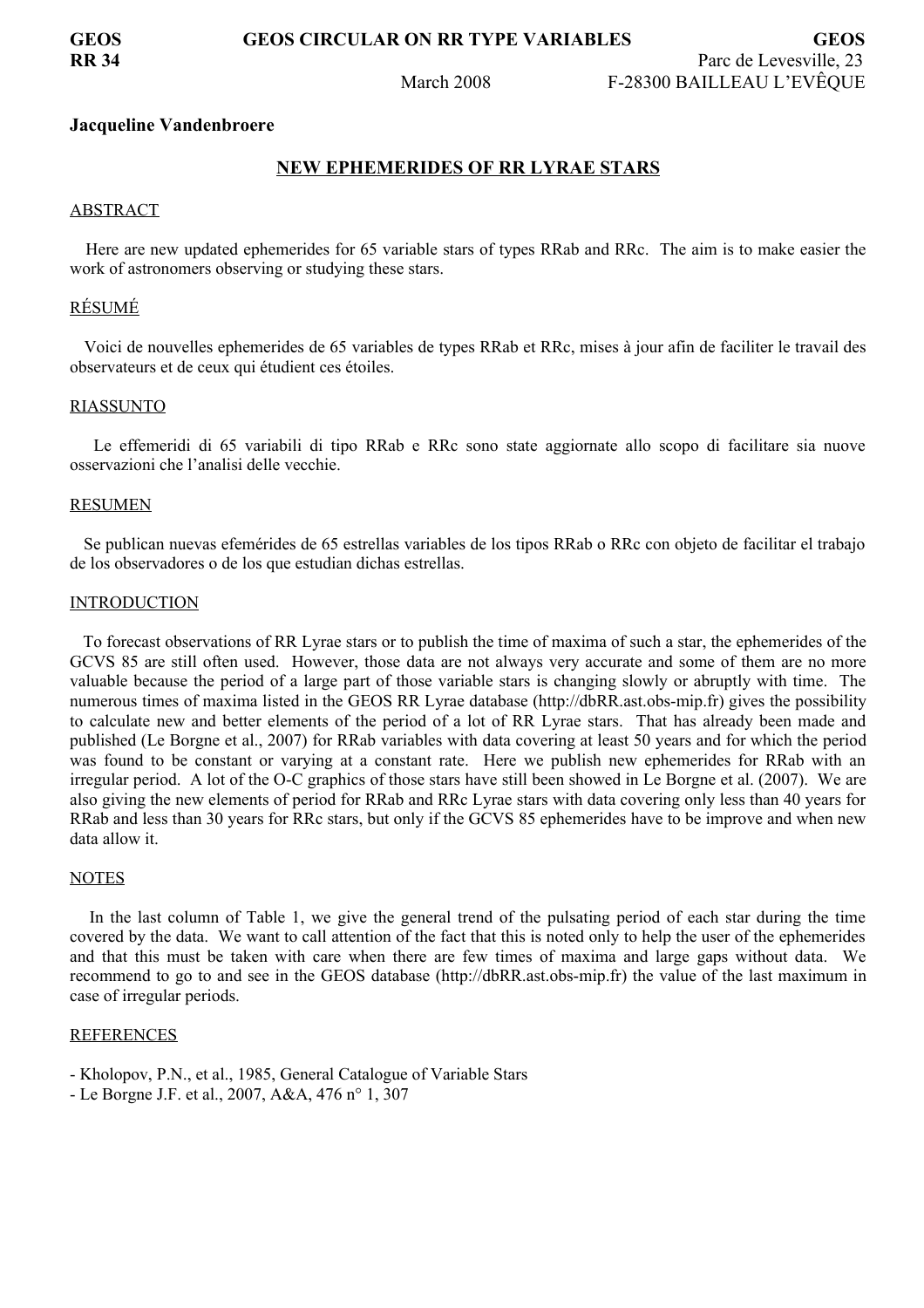# GEOS CIRCULAR RR 34 NEW EPHEMERIDES **P. 2/3**

| Table 1: new ephemerides of some RRab and RRc stars |
|-----------------------------------------------------|
|                                                     |

| <b>Star</b>   | Type        | $\mathbf N$ | Time cov | Epoch                      | Period                          | s.d.   | <b>Notes</b>                                          |
|---------------|-------------|-------------|----------|----------------------------|---------------------------------|--------|-------------------------------------------------------|
|               |             | max         | (years)  | $(HJD 24000+)$             | (d)                             |        |                                                       |
| HK And        | RRab        | 27          | 30       | 40825.5442 ( $\pm$ 0.008)  | $0.51012124 \ (\pm 0.000002)$   | 0.0390 | constant period, large gab without data               |
| IT And        | RRab        | 24          | 3        | 40827.5159 ( $\pm$ 0.006)  | $0.57732844 \ (\pm 0.000011)$   | 0.0299 | constant period                                       |
| IY And        | RRab        | 30          | 29       | 40811.5135 ( $\pm$ 0.002)  | $0.48542596 \ (\pm 0.0000004)$  | 0.0117 | constant period, large gab without data               |
| GG Aqr        | RRab        | 29          | 36       | 45226.4557 (±0.006)        | $0.65564617 \ (\pm 0.000001)$   | 0.0329 | constant period                                       |
| GP Aqr        | <b>RRab</b> | 10          | 8        | 52009.0132 ( $\pm$ 0.003)  | 0.40525376(0.000001)            | 0.0087 | constant period                                       |
| UY Boo        | RRab        | 171         | 117      | 41835.9299 ( $\pm$ 0.017)  | $0.65084370 \ (\pm 0.000001)$   | 0.2192 | irregular period                                      |
| AM Boo        | <b>RRab</b> | 20          | 37       | 37668.5504 (±0.005)        | 0.46438011 ( $\pm$ 0.0000008)   | 0.0300 | constant period, large gab without data               |
| <b>BB</b> Boo | RRab        | 27          | 22       | 37823.4638 (±0.003)        | $0.47275234 \ (\pm 0.0000005)$  | 0.0174 | constant period, large gab without data               |
| <b>BQ</b> Boo | <b>RRab</b> | 20          | 37       | 37669.5023 ( $\pm$ 0.010)  | $0.62031265 \ (\pm 0.000002)$   | 0.0454 | constant period, large gab without data               |
| U Cae         | <b>RRab</b> | 32          | 18       | 34314.5568 $(\pm 0.002)$   | $0.41979257 \ (\pm 0.0000007)$  | 0.0112 | constant or decreasing period, large gab without data |
| EF Cnc        | RRc         | 65          | 24       | 51955.5214 (±0.002)        | $0.29578071 (\pm 0.0000002)$    | 0.0167 | constant period, large gab without data               |
| EZ Cnc        | RRab        | 78          | 25       | 47153.6965 ( $\pm 0.001$ ) | $0.54578251 (\pm 0.0000002)$    | 0.0090 | constant period                                       |
| Z CVn         | RRab        | 120         | 95       | 38931.0989 ( $\pm$ 0.019)  | $0.65384794 \ (\pm 0.0000009)$  | 0.2081 | irregular period                                      |
| RU CVn        | <b>RRab</b> | 90          | 97       | 34483.4882 ( $\pm$ 0.002)  | $0.57324989 \ (\pm 0.00000007)$ | 0.0158 | irregular period                                      |
| RZ CVn        | RRab        | 57          | 81       | 40343.7709 ( $\pm$ 0.003)  | $0.56740647 \ (\pm 0.0000003)$  | 0.0238 | irregular period                                      |
| UZ CVn        | RRab        | 203         | 106      | 15423.9883 $(\pm 0.005)$   | $0.69778739 \ (\pm 0.0000003)$  | 0.0648 | irregular period                                      |
| VW CVn        | RRc         | 40          | 105      | 19486.2709 ( $\pm$ 0.008)  | $0.42498597 \ (\pm 0.0000004)$  | 0.0487 | irregular period                                      |
| GI CMa        | RRab        | 21          | 35       | 38739.5106 ( $\pm$ 0.010)  | $0.45223697 \ (\pm 0.000002)$   | 0.0468 | constant period, large gab without data               |
| TX Car        | RRab        | 21          | 14       | 24567.1693 ( $\pm$ 0.0009) | $0.60112377 \ (\pm 0.0000005)$  | 0.0039 | constant period                                       |
| V 363 Cas     | RRab        | 54          | 90       | 36142.5585 ( $\pm$ 0.008)  | $0.54655206 \ (\pm 0.0000005)$  | 0.0570 | irregular period                                      |
| RZ Cep        | RRc         | 387         | 117      | 42635.5334 ( $\pm$ 0.008)  | $0.30866536 \ (\pm 0.0000002)$  | 0.1576 | irregular period                                      |
| ET Cep        | RR:         | 30          |          | 53708.5776 ( $\pm$ 0.001)  | $0.49921500 (\pm 0.000003)$     | 0.0062 | constant period                                       |
| RU Cet        | RRab        | 64          | 118      | 39826.4340 ( $\pm$ 0.026)  | $0.58628975 \ (\pm 0.000001)$   | 0.2088 | irregular period                                      |
| RX Cet        | RRab        | 124         | 117      | 40125.8515 (±0.007)        | $0.57370019 \ (\pm 0.0000004)$  | 0.0725 | irregular period, large gab without data              |
| RY Com        | RRab        | 150         | 106      | 39598.8650 (±0.007)        | $0.46895132 \ (\pm 0.0000003)$  | 0.0498 | irregular period, large gab without data              |
| HY Com        | RRc         | 34          | 96       | 44056.3804 ( $\pm$ 0.014)  | $0.44861117 \ (\pm 0.0000006)$  | 0.0780 | irregular period                                      |
| RV CrB        | RRc         | 264         | 100      | 42925.8629 ( $\pm$ 0.026)  | $0.33162921 (\pm 0.0000009)$    | 0.4187 | irregular period                                      |
| SW Cru        | RRab        | 28          | 7        | 26030.4277 ( $\pm$ 0.0006) | 0.32778093 ( $\pm$ 0.0000004)   | 0.0029 | constant period                                       |
| XZ Cyg        | RRab        | 1648        | 103      | 44124.9893 ( $\pm$ 0.006)  | $0.46657273 \ (\pm 0.0000003)$  | 0.2481 | irregular period                                      |
| V 759 Cyg     | RRab        | 70          | 106      | 35363.6912 ( $\pm$ 0.034)  | $0.36003189 \ (\pm 0.000002)$   | 0.2832 | irregular period                                      |
| V 783 Cyg     | RRab        | 57          | 28       | 41122.7697 ( $\pm$ 0.002)  | $0.62069583 \ (\pm 0.0000008)$  | 0.0132 | constant period, large gab without data               |
| V 801 Cyg     | RRab        | 54          | 28       | 42941.4574 $(\pm 0.001)$   | $0.51603885 \ (\pm 0.0000004)$  | 0.0080 | constant period, large gab without data               |